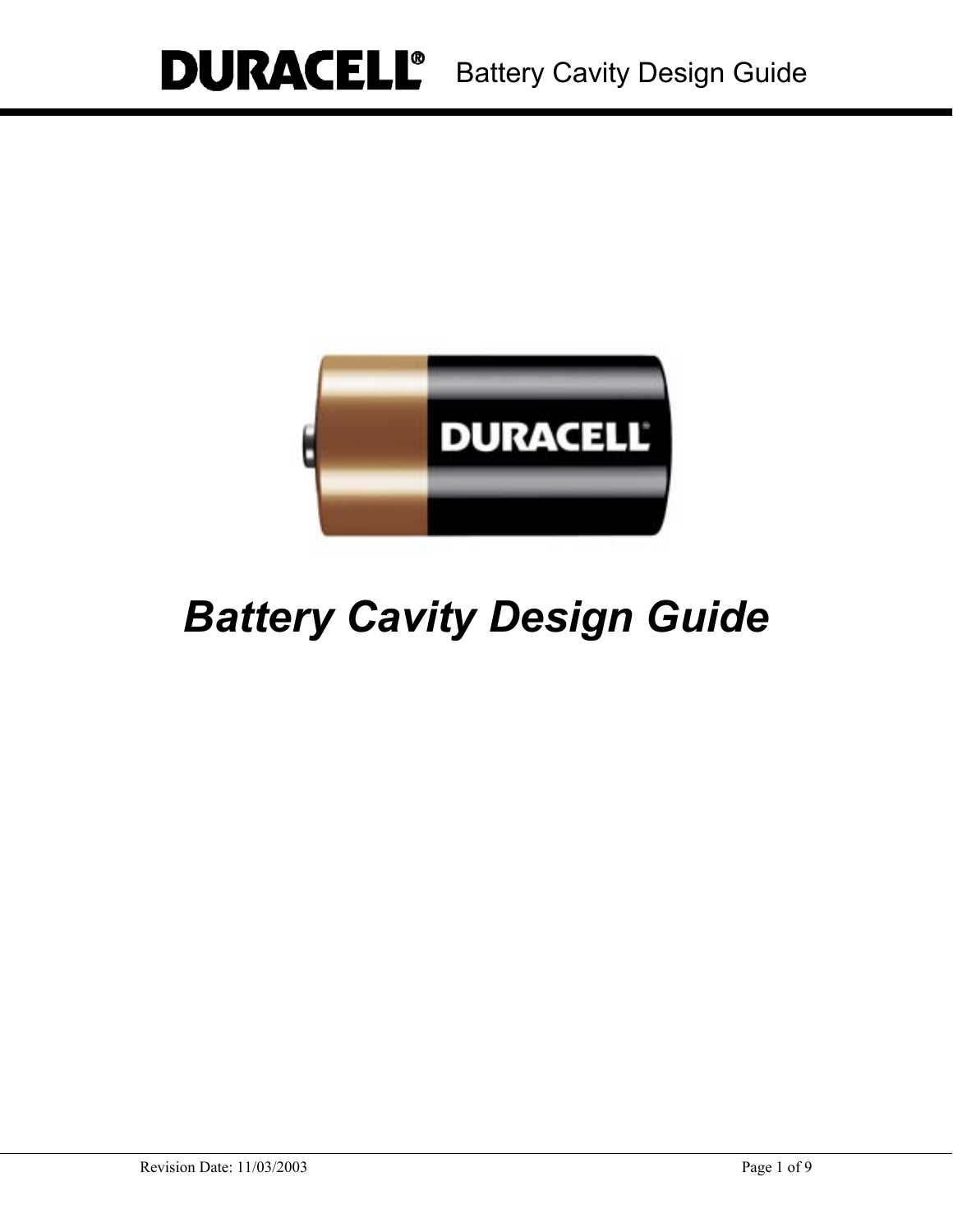# *INTRODUCTION*

Many OEM designers of batterypowered devices are unaware of the impact that battery cavity and power supply circuitry design has on consumer satisfaction. An analysis of consumer complaints received by the Duracell Consumer Relations Center indicates that very few device failures are due to battery defects. In fact, most problems can be prevented using simple precautionary measures incorporated into the design of the device and its battery cavity.

Duracell has worked with leading computer, toy, and power tool manufacturers to resolve battery cavity and power supply issues. The benefit to the original equipment manufacturer (OEM) of designing a consumer friendly battery cavity is increased customer satisfaction, which ultimately leads to increased sales.

This paper outlines important battery cavity features that should be designed into any device powered by batteries.

# *Size*

Frequently, OEMs design the battery cavity of their device around the battery of a single manufacturer. Unfortunately, battery dimensions often vary from manufacturer to manufacturer. For instance, the height of one manufacturer's 9-volt battery is 1.888 inches, while another's 9-volt battery measures 1.909 inches. While these differences in size do not appear to be great, the desire by OEM designers to miniaturize their devices often prevents them from leaving any excess space in the battery cavity, resulting in a cavity design that will not accept the batteries of all manufacturers.

Rather than design the battery cavity around the battery of a single manufacturer whose battery may be a unique size or configuration, it is

recommended that cavity designs be based on IEC (International Electrotechnical Commission) standards and built to accommodate maximum and minimum sizes. IEC specifications provide key battery dimensions, including overall cell height, overall cell diameter, pip diameter, pip height and diameter of negative cap. Maximum and minimum values are usually specified, as shown in Figure I below.



*Figure 1* 

Along with variations in size, the battery cavity design must also be able to accommodate unusual battery configurations that fall within IEC standards. For example, several battery manufacturers offer batteries with negative recessed terminals that are designed to prevent contact when they are installed backwards. Unfortunately, negative recessed terminals will mate only with a contact whose diameter is less than the battery's positive terminal. Figure 2 illustrates the differences between cells with standard and recessed terminals.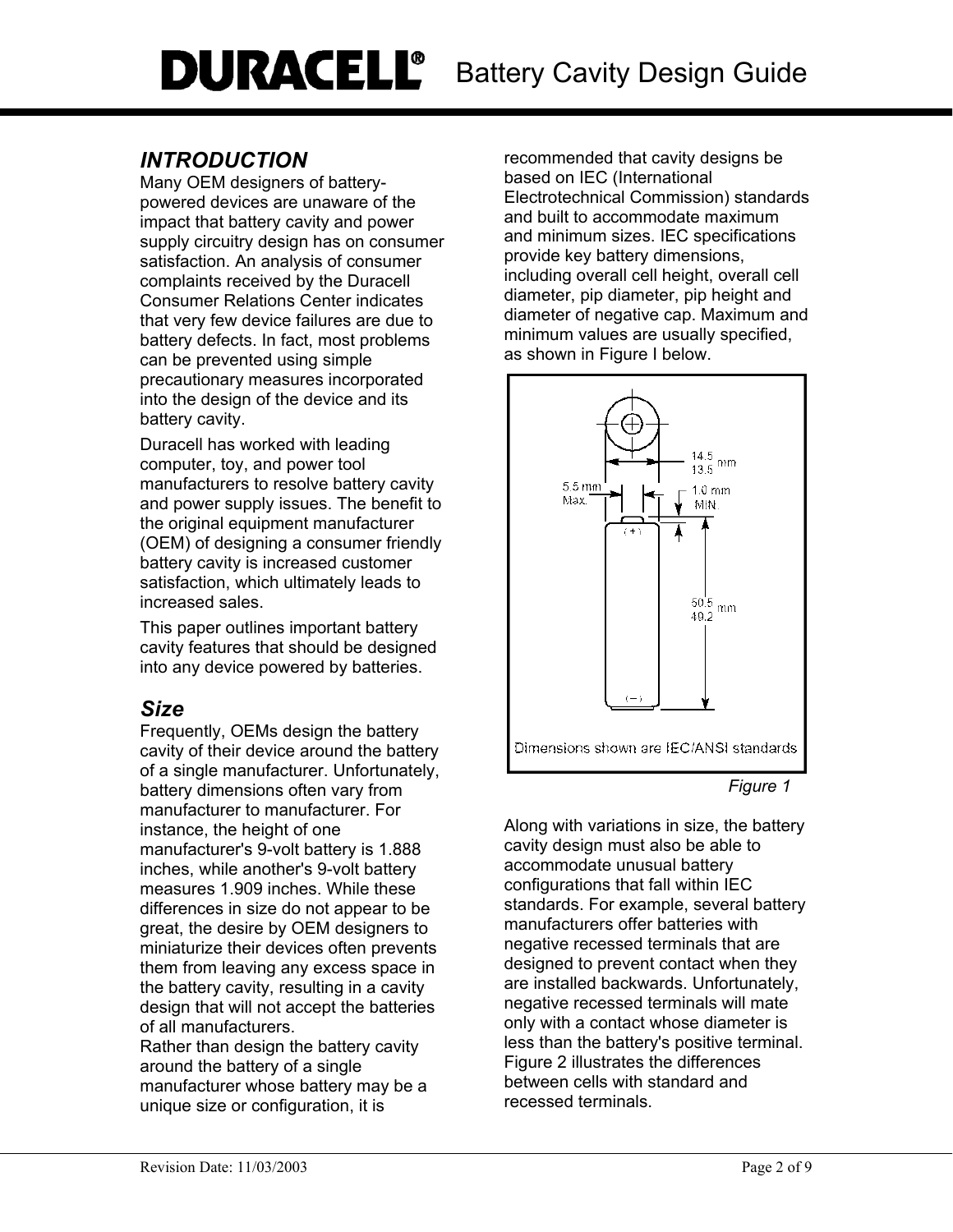# **DURACELL**<sup>®</sup> Battery Cavity Design Guide

The IEC drawings should be referenced to determine contact diameter as well as any other unusual configurations.



*Figure 2* 

## *Battery Installation Instructions*

Some consumers do not have a full understanding of proper battery care, usage and installation. Manufacturers can minimize the potential for users to make common battery installation mistakes, such as mixing different battery types or inserting them backwards, by including some type of instructional message on their device.

Duracell recommends that manufacturers inscribe the following information in the battery cavity *behind the cells:* the type and size of battery, the number of cells and their orientation (see Figure 3 below).



Additional instructions should also appear *on the battery cavity door,* such as:

*1. Do not mix alkaline batteries with zinc carbon or rechargeable batteries.* 

*2. Replace all batteries at the same time.* 

*3. Remove fully discharged batteries immediately.* 

By imprinting these messages in the battery cavity and on the cavity door, the manufacturer can increase the chances of user readership since the user must open the battery cavity in order to replace the fully discharged batteries.

Another consideration is the inclination of consumers to insert batteries with the label side up, as is often the case with non-cylindrical batteries such as a 9-volt or J battery. To avoid any confusion by the consumer, it is best to design the cavity so that the battery is inserted with the label side UP.

## *Battery Contact Materials*

A variety of factors must be considered when specifying battery contacts. Several design principles apply to the substrate. The normal force provided by the contact must be great enough to hold the battery in place (even when the device is dropped) and prevent electrical degradation and resulting instability. Also, contacts must be able to resist permanent set. This refers to the ability of the contact to resist permanent deformation with a set number of battery insertions. Temperature rises, at maximum current drains due to the resistance of the alloy used, should be minimized. Excessive increases in temperature will lead to stress relaxation and loss in contact pressure, as well as to the growth of oxide films, which increase contact resistance.

Coatings are selected to satisfy criterion that the substrate does not, such as low conductivity, wear resistance, and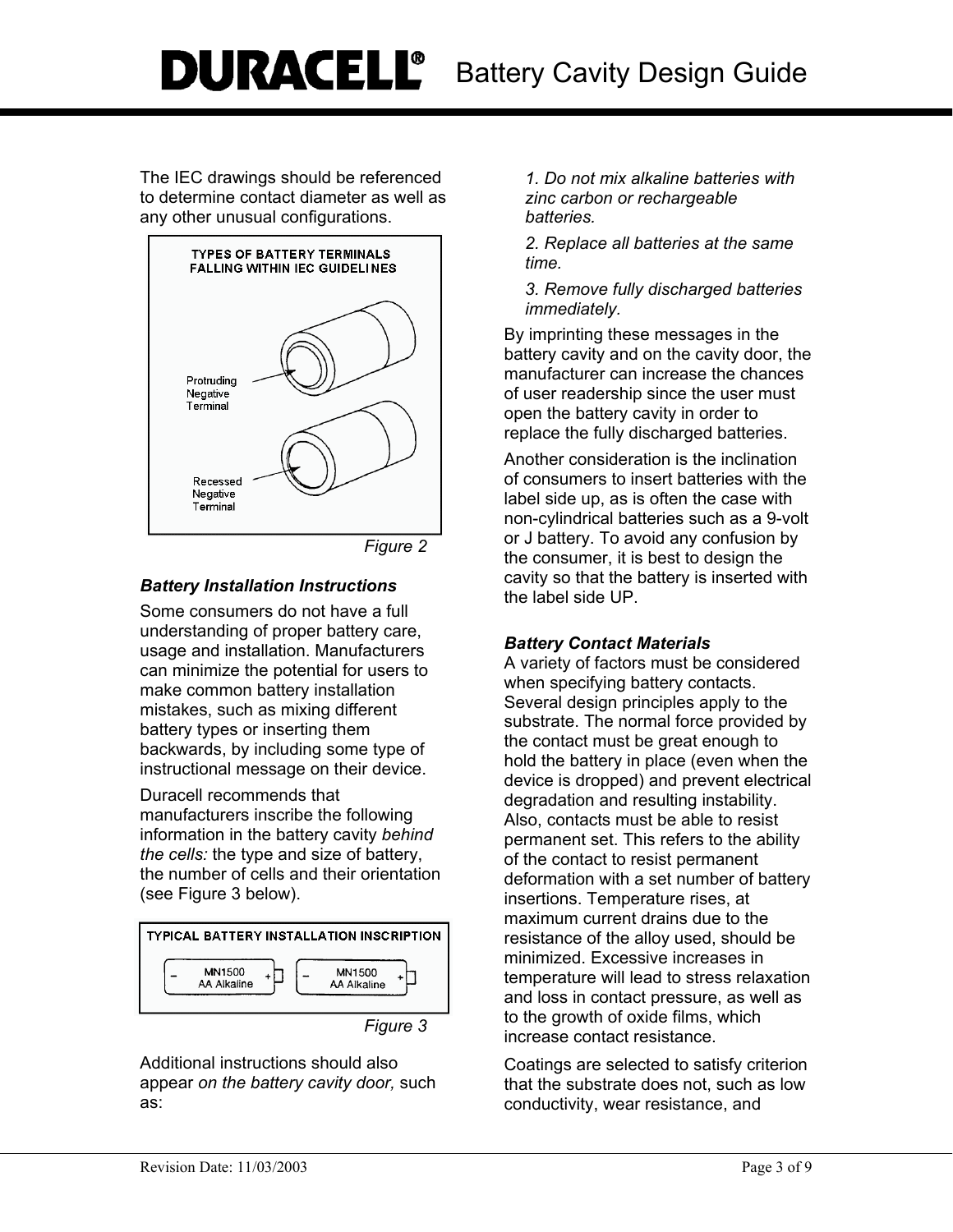# **DURACELL**<sup>®</sup> Battery Cavity Design Guide

corrosion resistance. Gold is the optimal coating due to its ability to satisfy all of the above. However, less expensive alternatives are now available with similar properties.

Contact failure modes must be avoided, especially with inexpensive plating materials such as tin. In high humidity and polluted environments, sulfides can form on base materials and creep through pores in the coating. The sulfide film, which forms and decreases the conductivity of the contact, can be prevented with nickel under-plating. Fretting wear occurs as a result of small amplitude (130pm) oscillatory movement. The limited motion traps debris such as oxides that result from the reaction of the base material with the environment. The oxide debris decreases conductivity and can be prevented by using lubricants (i.e., polyphenylethers,

perfluoroalkylpolyethers, and polyphenylether microcrystalline wax mixtures).

The following is a list of contact materials recommended for use with DURACELL Batteries:

*Gold Plating -Provides the most reliable metal-to-metal contact under all environmental conditions.* 

*Nickel (Solid) -Provides excellent resistance to environmental corrosion and is second only to gold plating as a contact material. Solid nickel can be drawn or formed.* 

*Nickel Clad Stainless -Performs almost as well as solid nickel with excellent resistance to corrosion.* 

*Nickel-Plated Stainless -A widely used material. Non-plated stainless steel is not recommended due to the adverse impact of passive films, which develop on the surface and result in poor electrical contact.* 

*lnconnel Alloy -Provides good electrical conductivity and good corrosion resistance. However, soldering may be difficult unless an active flux is used.* 

*Nickel-Plated Cold-Rolled Steel – An economical contact material that provides good contact surface for welding and soldering. A continuous, non-porous nickel plating of 200 micro-inches is recommended.* 

A manufacturer of battery contacts should be contacted for further information on these and other contact materials.

### *Contact Design*

The greatest number of battery complaints received by Duracell is from users who have inserted the batteries backwards. This error can result in the charging of batteries, leading to venting and leakage.

Reverse installation of cells can be easily avoided by using a battery terminal design to prevent contact if batteries are installed backwards. Two simple solutions are depicted in Figures 4a and 4b.



*Figure 4a*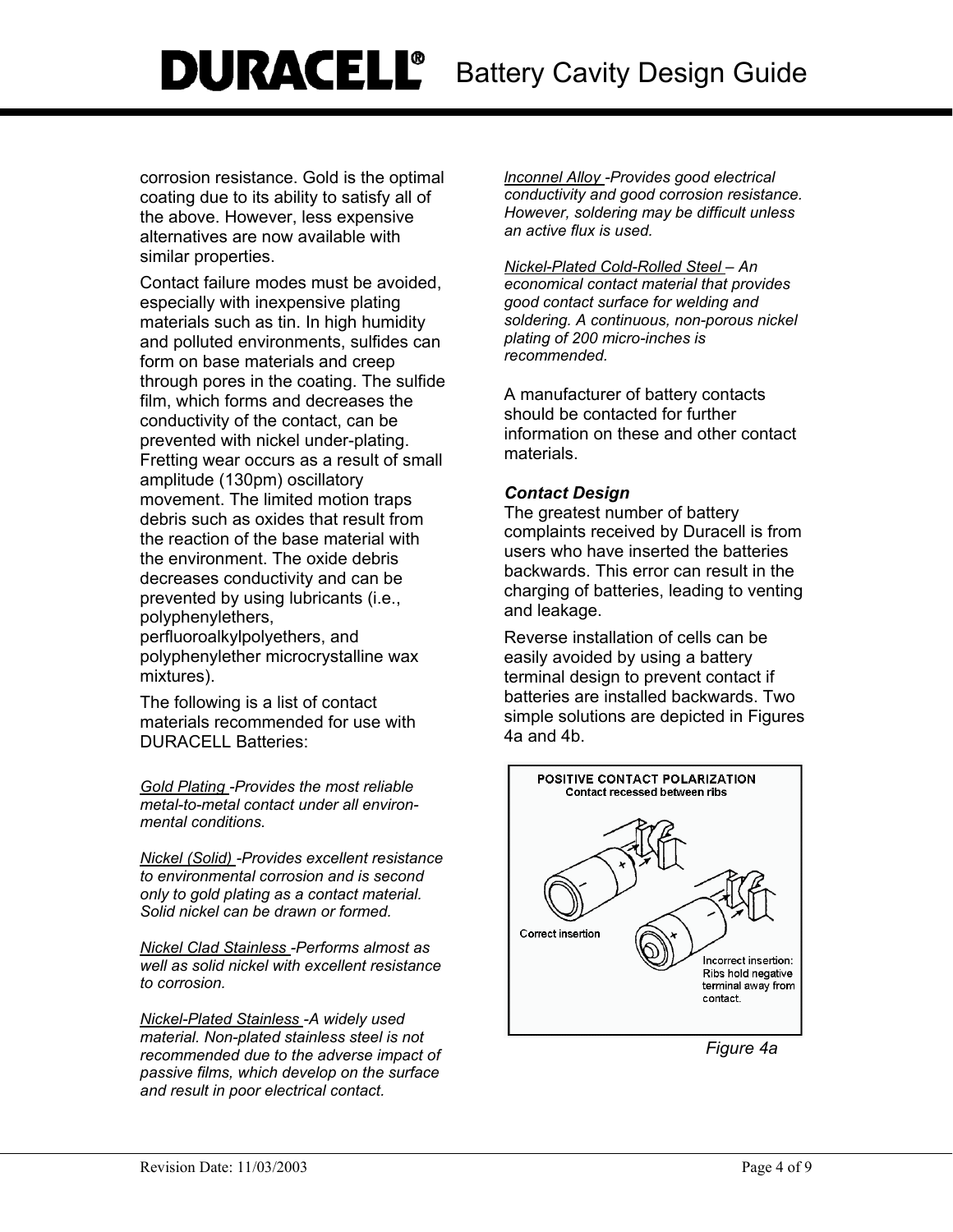

*Figure 4b* 

The following is a list of several types of battery terminals which are available:

*Miniature Snap Terminals - Recommended when the battery will be changed often.* 

*Printed Circuit Board Pins - Used when the battery is a permanent component.* 

*0.005" Flat Nickel Tab Stock - Used for a permanent soldered connection.* 

*Single Point Spring or Clip - For use with miniature cells or a low current drain. Material must provide a spring pressure of 50 to 80 grams (0.49 to 0.78 N) on small button cells. (Caution should be taken to prevent denting cells with excessive pressure.)* 

*Multiple Point Contact - Desirable for higher current drains. For larger cylindrical cells, a pressure of 150 to 175 grams (1.47 to 1.72 N) is recommended. Contact point is divided into several individual points or prongs.* 

*Standard Electrical Connector -Terminals made by a contact manufacturer.* 

A manufacturer of battery contacts should be contacted for further information on these and other types of contacts.

# *Prismatic Battery Contacts*

Prismatic batteries like the CP1 (LiMnO2) have for contacts nickel tabs, recessed around 1mm from the battery top. They are shown as small square windows on fig. 5, along with the sizematching rechargeable NP-60 (Li-ion) battery. The battery contacts need to have sufficient travel to penetrate the recess and apply sufficient contact pressure to minimize contact resistance. Minimum travel of 2.5 mm and minimum force of 200 grams are used to assure reliable performance in high-drain devices.





Gold-plated Po-Go contacts meet all of the above requirements.

# *Ventilation*

There are three conditions that will cause alkaline batteries to generate hydrogen gas. The first, a natural oxidation process, occurs even when the battery is left idle. Here, oxidation of the zinc prompts a release of hydrogen from the electrolyte. These gasses escape through the crimp and nail hole as well as permeate through the plastic grommet. A second process occurs when batteries are discharged below a safe cutoff voltage. Electrolysis results when the manganese dioxide is depleted and excess zinc and water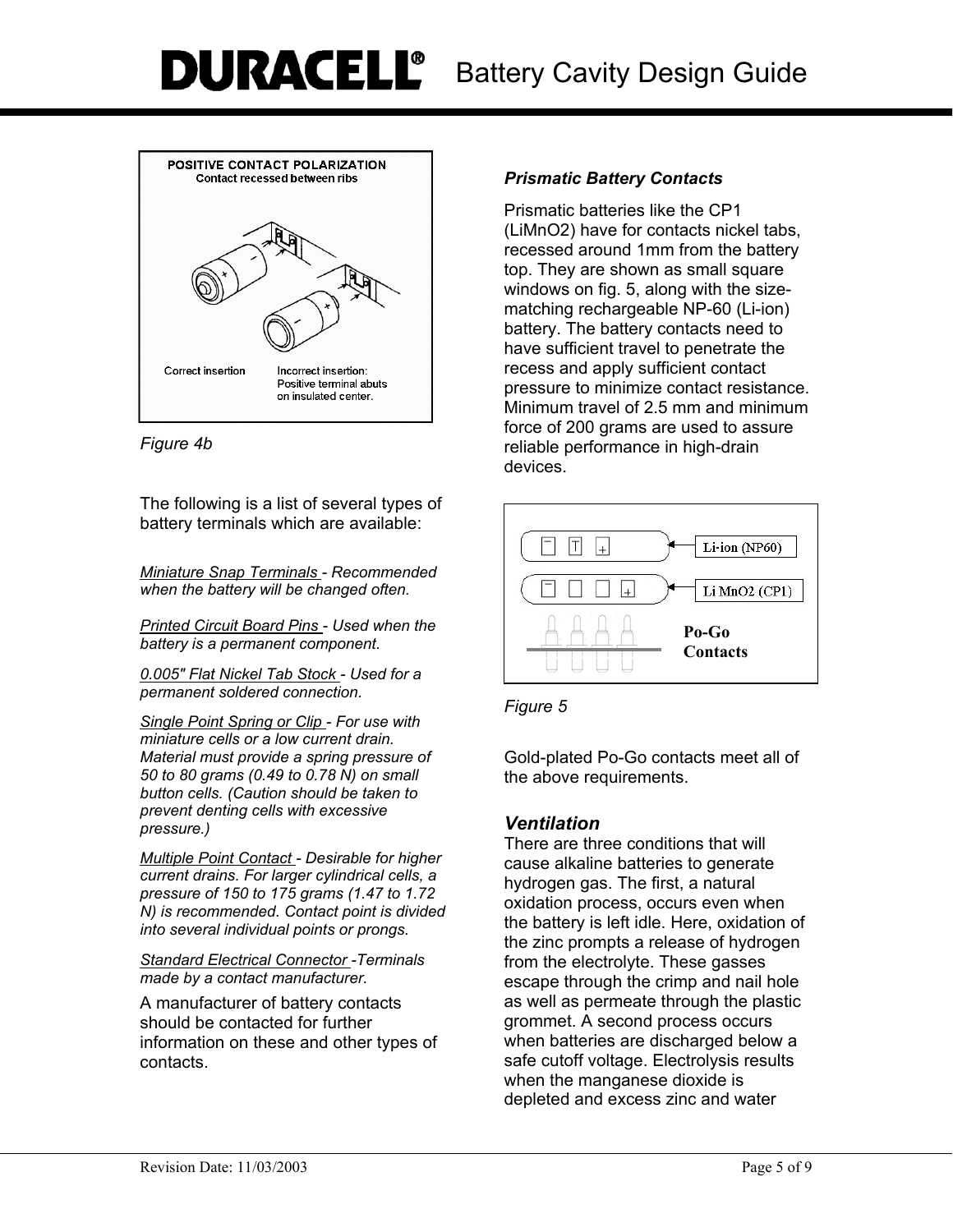remain. The gasses could possibly "vent" in this situation. Venting is the release of gas pressure through a vent that is designed into the battery for safety purposes. Leakage of electrolyte will almost always occur during venting. The third process -- charging -- can generate a large volume of gas in a short period of time. This happens when a reverse current is forced through the battery or the battery is inserted backwards. This situation could also cause the gasses to vent from the cell.

All three conditions must be accounted for in any device design. Battery cavity ventilation should be provided to accommodate low rate gassing from oxidation and abusive usage of batteries. Tables 1 and 2 provide an estimate of the amount of gas generated in each situation for selected batteries. Actual values will vary due to the construction of the battery and the materials used.

| Lithium<br>$ $ Cell Type | Gas (Methane) Generated During<br>Overdischarge/Charge |  |
|--------------------------|--------------------------------------------------------|--|
| 2/3A                     | $< 0.2$ ml                                             |  |
| 1/3N                     | $< 0.2$ ml                                             |  |
|                          | Table 1                                                |  |

| able |  |
|------|--|
|------|--|

| Alkaline<br>Cell Type | <b>Gas Generated</b><br>by Oxidation | <b>Gas Released During</b><br>Overdischarge/Charge |
|-----------------------|--------------------------------------|----------------------------------------------------|
| D                     | $<$ 0.29 ml/day                      | 120 ml                                             |
| C                     | $< 0.17$ ml/day                      | 55 ml                                              |
| AA                    | $<$ 0.05 ml/day                      | 20 ml                                              |
| AAA                   | $< 0.01$ ml/day                      | 10 ml                                              |
|                       |                                      |                                                    |

#### *Table 2*

Ventilation may be difficult in certain applications, such as underwater flashlights, where the device must be waterproof. In these cases, polypropylene, polyethylene, or some

other gas permeable material should be considered. The device enclosure itself could be made of this material or a membrane of the material of a certain area can be designed into the enclosure.

The amount of gas to be released is related to the area and thickness of the material. For instance, a 2mm thick polypropylene membrane area of 0.07cm2 is sufficient for each AA alkaline battery used.

Gassing can be minimized by preventing abusive over-discharge or charge conditions. Please contact Duracell for the recommended cutoff voltages for each battery type. Reverse installation should also be prevented as mentioned in the above section on contact design. Please contact Duracell for further information and design assistance.

#### *Positioning*

The following guidelines apply to positioning the battery cavity within the device. First, the battery cavity should be isolated from the electronic circuitry, since the metal can in which the battery chemicals are enclosed is an active part of the circuitry. If electronic components come in contact with the battery and pierce the battery label, failure of the device may occur.

Second, extra care should be taken to isolate the battery from heat sinks and exhaust air flow since heat generated by the electronics will shorten the service life of the battery.

Lastly, the battery cavity should be designed to contain any leakage that might occur under abusive conditions, thus preventing harm to the electronics. As an option, the battery cavity could be located at the bottom of the device so any leaking electrolyte would fall conveniently away from the circuitry.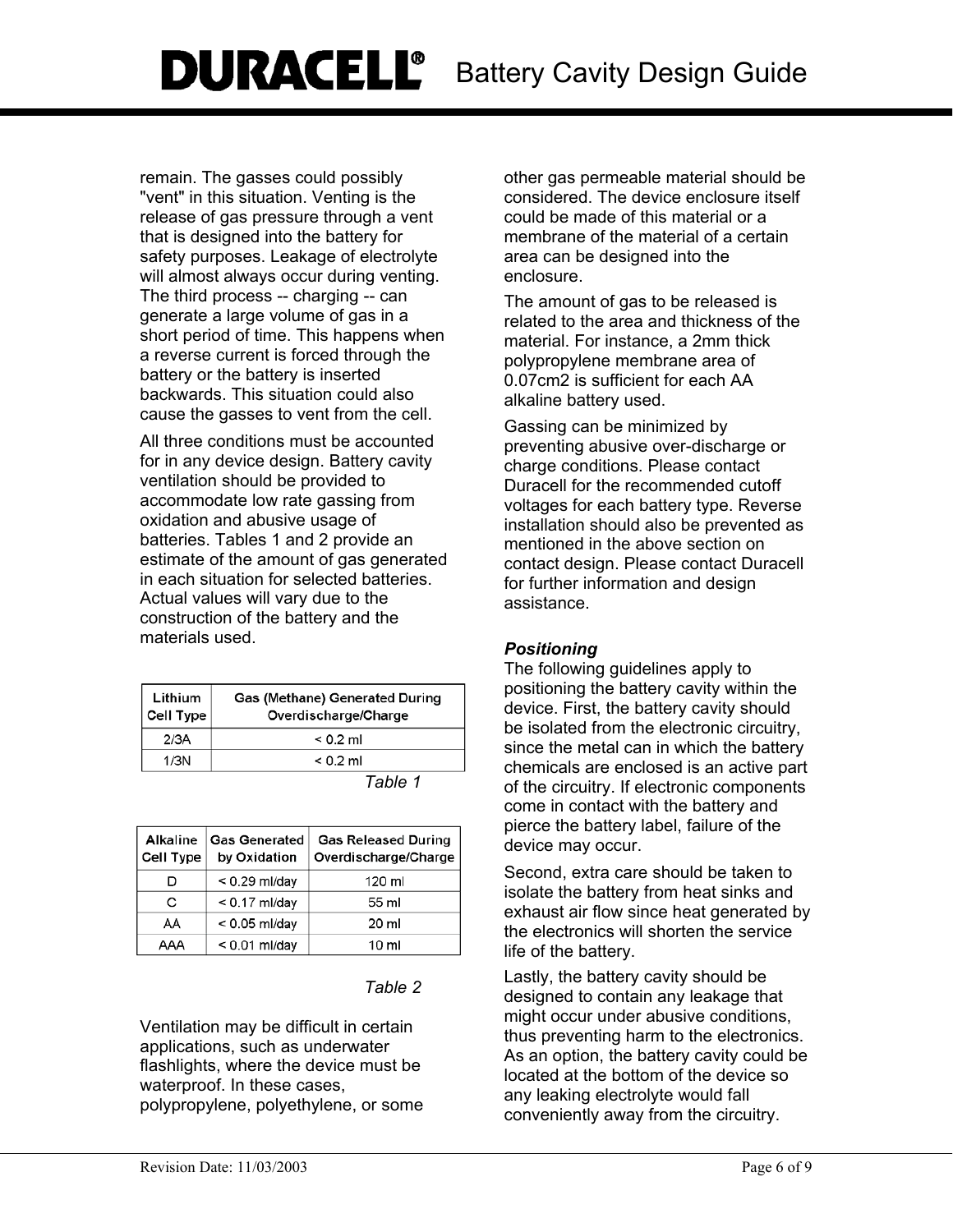## *Accessibility*

The battery cavity should be easily accessible to the user, with the exception of those devices intended for use by children. Since small children often place objects (such as batteries) in their mouths, the battery cavity should be designed to open only with the aid of a coin or key to prevent access to the batteries by children.

# *Configuration*

A series and/or parallel connection of batteries within the battery cavity is often desired to increase voltage and/or capacity. When series and/ or parallel connections are used, accidental charging can occur if a battery is inserted back- ward, even when the device is turned off. Thus, terminals that prevent the reverse installation of batteries are mandatory for series and/or parallel connections. As well, care should be taken to illustrate proper insertion of the cells through the use of a drawing or diagram in the cavity. Diagrams of series, parallel and series/parallel connections are shown in Figures 6a and 6b.



*Figure 6a* 

If terminals to prevent reverse installation are *not* used, the number of cells used in a device should be limited, with consideration given to a worst-case scenario where a battery is inserted backward and thus charged. The number of cells employed should allow the end-user enough time to turn the device on, determine that it is working improperly, and take corrective action. The greater the number of cells used, the larger the potential applied across the single reversed cell and the shorter the time to venting.



*Figure 6b* 

Four cells are a desirable quantity, given that one fresh cell charged by three others takes roughly two minutes to vent. Again, the use of terminals designed to prevent the reverse installation of batteries will seriously diminish this threat and allow for the use of larger numbers of batteries.

# *Cutoff Voltages*

Electrolysis occurs when batteries are deeply discharged. The gas produced in this reaction will eventually lead to venting. Therefore, the cutoff voltage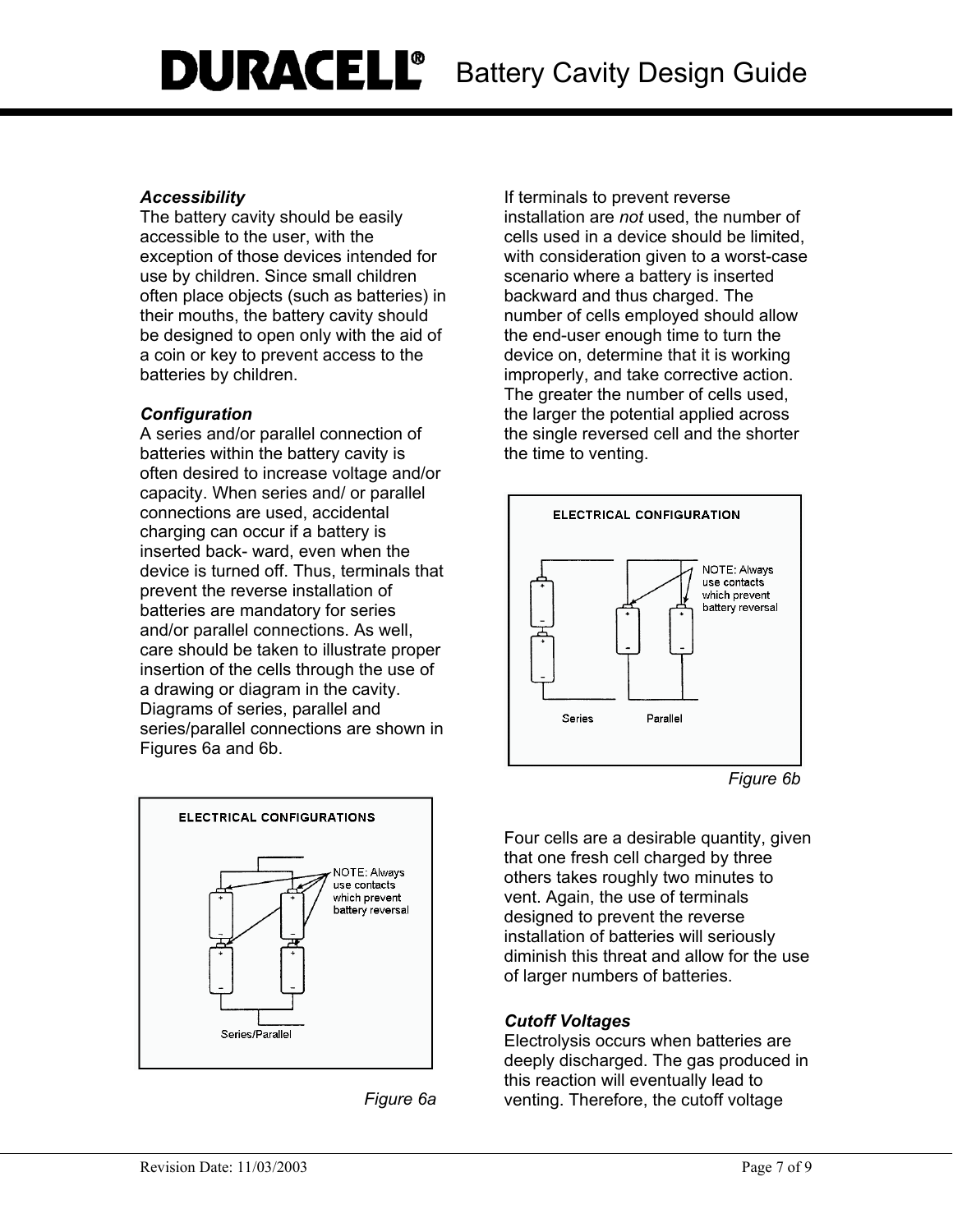should be set above the level at which this reaction becomes potent. Refer to the specific battery data sheet or Duracell technical bulletin to find the recommended cutoff voltage for each cell chemistry. Eight-tenths of a volt per cell is the minimum cutoff voltage for alkaline cells. Figure 7 illustrates the chemical reactions that take place during the discharge of an alkaline cell. Below 0.8V the battery is prone to gassing.



#### *Figure 7*

Other factors need to be considered when setting a cutoff voltage. For instance, in a situation where a user mixes old and new batteries, the old battery can easily reach deep discharge. To prevent this condition from becoming harmful, the number of cells across which the voltage is monitored must be limited. A maximum of five cells per monitored string is a safe guideline. To demonstrate this, Duracell recently tested batteries in a computer requiring ten AA alkaline batteries and operating at current drains from 0.5 to 1 amp. The voltage was monitored over two five-cell strings. One of the ten cells in series was previously discharged 90 percent.

For test purposes, the voltage across this one cell was also monitored. Figure 8 shows the voltage across this cell. Even though the voltage of the predischarged cell dropped quickly, the 4 volt cutoff for the five cells (0.8 volt per cell) enabled the computer to shut down fast enough to prevent venting.



#### *Figure 8*

Many devices work in multiple modes, each with different power requirements, as shown in Figure 9. For instance, standby and alert modes are found in pagers. The cutoff voltage used for these devices must reflect the battery's voltage in the higher drain modes. This safeguard prevents the device from shutting down when the high drain mode is entered. Therefore, the voltage of the battery in each of the multiple modes must be understood throughout the life of the battery. This allows the designer to reference cutoff values for high drain modes to load voltages at lower rate modes. Device software should be set to prevent the user from switching to high rate modes when the battery's voltage falls below critical thresholds. The device should shut down once the cutoff voltage for the lowest useful rate mode is attained.